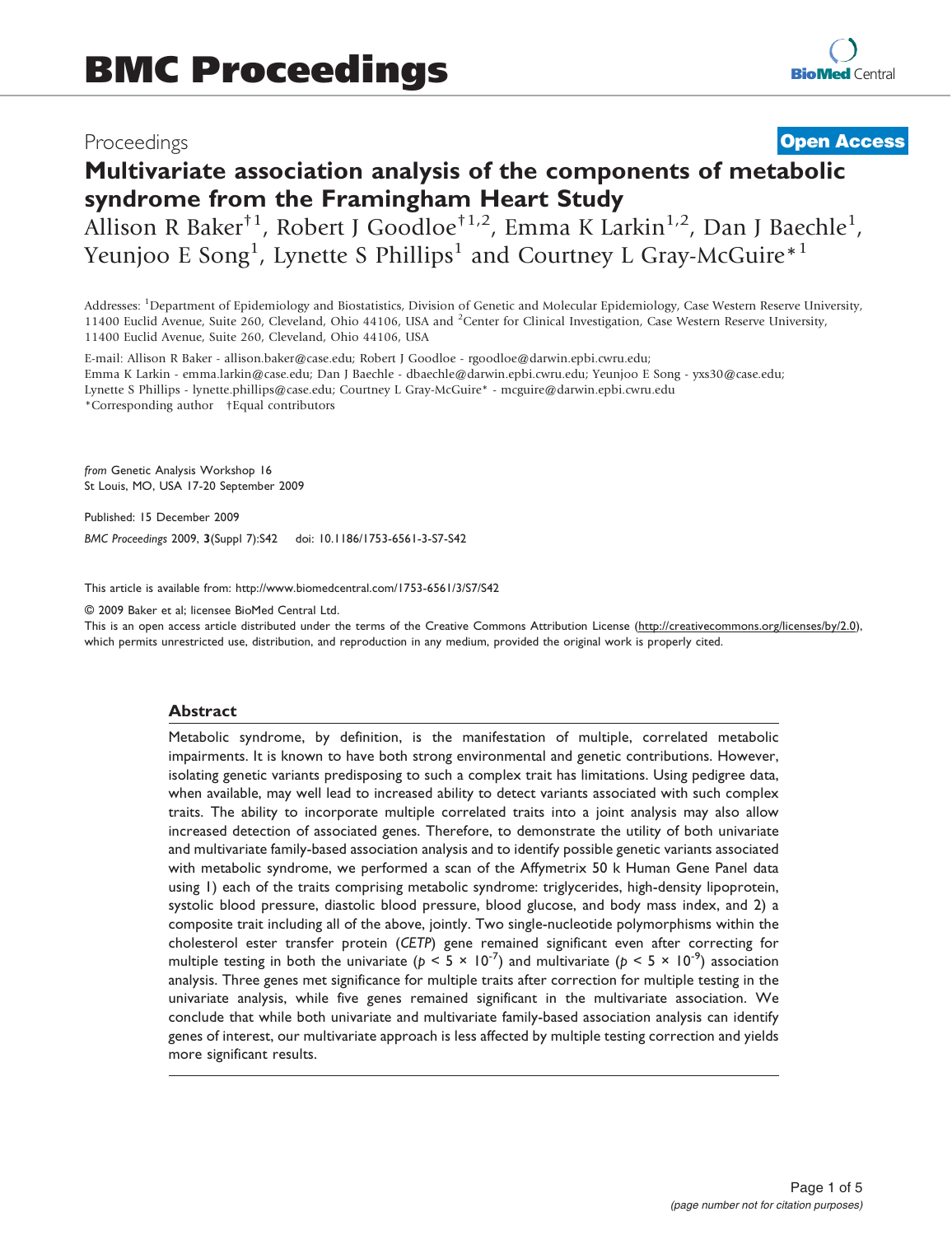# **Background**

Although various organizations have used different criteria to define metabolic syndrome (MetSyn), it is generally agreed that MetSyn consists of a combination of impaired glucose metabolism, insulin resistance, hypertension, obesity, and dyslipidemia that increases the risk of poor cardiovascular outcomes [[1](#page-3-0)]. Research, whether through heritability or association studies, suggests there is an important genetic underpinning to this disease [[2](#page-4-0)]. Moreover, linkage studies have shown that analyzing the components of MetSyn as a multivariate outcome can give stronger evidence for regions harboring disease-susceptibility loci than analyses of separate univariate phenotypes [[3](#page-4-0)-[9\]](#page-4-0).

Here we aim to establish the relationship between biomarker data for the components of MetSyn based on the World Health Organization (WHO) definition and single-nucleotide polymorphisms (SNPs) within the 50 k SNP candidate gene panel of the offspring cohort of the Framingham Heart Study (FHS), using full-pedigree information. We will compare the results of our familybased association analyses of MetSyn as a multivariate phenotype to results that consider each component of MetSyn as a univariate trait while accounting for the familial clustering of data in both analysis methods.

# Methods

# Pedigree and phenotype data

Before and during this study, all authors signed and complied with the Data Use Agreement for the Framingham Heart Study data and the Case Western Reserve University IRB. Due to large amounts of missing data for the variables of interest in the FHS original cohort, only phenotype data for individuals from the offspring cohort were included in the analyses.

However, the family structure from all cohorts was utilized in the analyses. Analyses were restricted to measurements reported from the seventh visit of the offspring cohort because more variability in the quantitative traits was expected in the older study participants. Our study was restricted to non-smokers to remove confounding by smoking status. We further trimmed our data set to reduce computational complexity by removing four pedigrees with more than 200 members each, resulting in 770 individuals and 1052 sibling pairs within 334 pedigrees.

Because the data set given did not include fasting insulin levels or waist circumference, we used the WHO 1999 definition of MetSyn to choose the variables to include in our multivariate trait, including: triglycerides (TG), high-density lipoprotein (HDL), systolic blood pressure (SBP), diastolic blood pressure (DBP), blood glucose (BG), and body mass index (BMI) as defined by weight in kilograms divided by height in meters squared [[10](#page-4-0)].

Preliminary modeling identified age, sex, and the interaction of age by sex as covariates to adjust for before the association analysis. To account for the blood pressure lowering effects of medication, a constant of 10 was added to SBP and a constant of five was added to DBP for those individuals who reported using antihypertensive medication [\[11](#page-4-0)]. Due to the skewness of the variables, TG, HDL, SBP, DBP, BG, and BMI were each natural log-transformed before analysis.

# Marker data

Because MetSyn has been extensively studied and many candidate genes named, we chose to analyze the 50 k candidate gene SNP panel. Prior to association analysis, mendelian inconsistencies were identified in the data using MARKERINFO (S.A.G.E. v5.4.2) and the genotypes of all individuals in a family with an inconsistency were set to missing for each given marker.

#### Association analysis

We used the following regression model as implemented in ASSOC, a program in the S.A.G.E. software suite:

$$
h(\gamma_i) = h(a + \gamma_1 c_{1i} + \gamma_2 c_{2i} + \dots + \gamma_n c_{ni} + \delta z_i) + \eta_i,
$$

where for any individual *i*, with trait  $\gamma_1$ ,  $c_{ii}$  is any one of *n* individual specific covariates,  $\eta_i$  is a random effect comprising, in our study, the sibling and individual specific errors,  $z_i$  is a genotype indicator for the allele  $A$  at a diallelic locus with alleles A and B,

$$
z_i = \begin{cases} -1 & \text{for genotype BB} \\ 0 & \text{for genotype AB} \\ 1 & \text{for genotype AA} \end{cases}
$$

and the regression coefficients  $\gamma_i$  and  $\delta$  are median unbiased on the original scale of measurement. We simultaneously estimate the effect of allele A, covariates, and the residual variance components. The likelihood is maximized numerically over all parameters, and standard errors determined. p-Values for the regression coefficients and the variance components, based on the likelihood ratio and Wald test, were calculated. Any SNPs for which these two tests did not agree were removed from the results reported.

Multivariate association analysis of quantitative traits was conducted using the S.A.G.E. program RELPAL, which implements the multivariate Haseman-Elston regression technique as a two-stage association and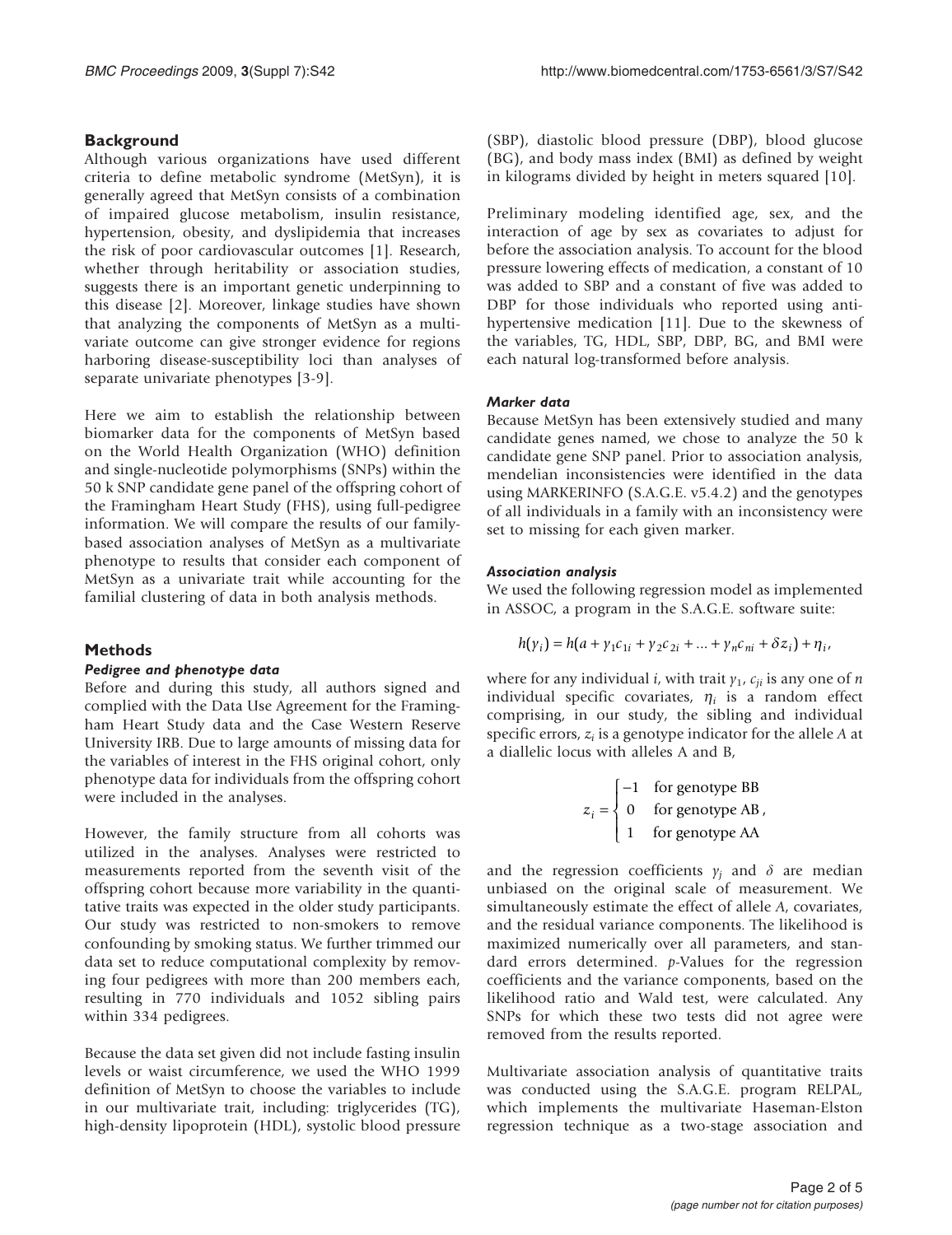linkage analysis [[12,13](#page-4-0)]. Because we were interested only in association, we performed the first-level regression only. We constructed a multivariate model using a vector of trait values,  $y_{k}$ , for the  $k^{\text{th}}$  family. After adjusting for individual covariates, the expected value of  $\gamma_k \gamma_k^{\mathrm{T}}$  is the variance-covariance matrix of the traits for family  $k$ , defined as:

$$
\boldsymbol{\Omega}=\mathbf{P}\otimes \boldsymbol{\Phi}_k+\mathbf{E}\otimes \mathbf{I}_k,
$$

where ⊗ denotes a Kronecker product, P is the additive polygenic variance covariance matrix,  $\Phi$  represents the matrix of kinship coefficients, E is the environmental variance covariance matrix, and I is an identity matrix incorporating random error for each individual. The twostage approach proposed by Wang and Elston incorporates both identity-by-decent (IBD) sharing and a matrix due to the additive effect of a quantitative trait locus (QTL). However, limiting the analysis to stage 1 of RELPAL by ignoring the linkage component provides a virtually identical multivariate extension to ASSOC [\[13](#page-4-0)]. This association test, which considers all traits jointly, results in a score test for the variance-covariance component under constrained parameterization. The test statistic is a one-sided version of the classical score test [[14\]](#page-4-0). An asymptotic  $p$ -value is obtained using a computational approach (see S.A.G.E. user documentation) and results in a chi-square test of fixed effects on the trait mean with degrees of freedom equal to the number of variance-covariance components in the test (in our case, because we only calculate the score test, it is one).

Because the purpose of our paper is to compare these methods, we chose to report results from both analyses for possible thresholds rather than only those for a specific threshold. For the univariate analysis, we began by assuming the SNPs within a given gene had a linkage disequilibrium (LD) measure of  $r^2 = 0.8$  (and therefore only 20% are independent) on average and adjusted for analyzing six traits, resulting in a significance threshold of  $p < 8 \times 10^{-6}(0.05/[(50,000^*0.2)^*6])$ . We report results significant at this threshold as well as one order of magnitude less significant and 0.001. Similarly, for the multivariate analyses, we report results significant at  $p < 5 \times 10^{-6}(0.05/[(50,000*0.2)])$ ,  $p < 5 \times 10^{-5}$  and 0.001. Note that because the multivariate approach considers all traits simultaneously, we use a less stringent threshold.

# **Results**

#### Univariate association

Only one SNP, located in the TCP11L1 gene, which codes for a T-complex protein, met the criteria of  $p < 8 \times$ 10<sup>-6</sup> for more than one of the univariate traits of interest. Relaxing the criteria for significance by an order of magnitude resulted in two additional significant SNPs: one in the GRID1 (glutamate receptor) gene, expressed in the central nervous system, and one in the STAC (src homology 3 and cysteine-rich domain) gene, involved in neural-specific signal transduction (Table 1). GRID1 showed association with both BMI and HDL and STAC with both SBP and DBP. If we relax our criteria further to  $p < 0.001$ , there were 50 effects shared across traits in 27 genes, on 16 chromosomes (results not shown).

#### Multivariate association

We found two SNPs significant at  $p < 5 \times 10^{-6}$  through multivariate analysis ([Table 2\)](#page-3-0). The most striking of these results is for cholesterol ester transfer protein (CETP) on chromosome 16 ( $p < 1 \times 10^{-10}$ ), which has been associated in multiple studies with HDL. Interestingly, while the univariate analysis of HDL was also highly significant ( $p = 7 \times 10^{-7}$ ), no other univariate traits met even a loose definition of association at these SNPs. This suggests that the additional significance attained in the multivariate analysis is due to a cumulative effect of multiple traits when analyzed in concert. If we relax our criteria for significance to  $5 \times 10^{-5}$ , a SNP within the peripheral myelin protein gene (PMP22), which is expressed in the peripheral nervous system, emerges as significant ([Table 2\)](#page-3-0). Again, relaxing the threshold for significance to 0.001 results in over 50 additional effects, only about one-fourth of which overlap with the univariate results. Of these effects, all were more significant than the univariate analysis of the same SNP.

# **Discussion**

As mentioned above, the most striking result found in these analyses was at CETP, a gene known to play a role

Table 1: Genes significant in the univariate analysis for more than one trait<sup>a</sup>

|              |            |                  | b-value                |       |                      |                       |                       |            |
|--------------|------------|------------------|------------------------|-------|----------------------|-----------------------|-----------------------|------------|
| Chromosome   | <b>SNP</b> | <b>Gene Name</b> | ВG                     | ТG    | <b>HDL</b>           | <b>SBP</b>            | <b>DBP</b>            | <b>BMI</b> |
|              | RS6797696  | <b>STAC</b>      | 0.96                   | 0.34  | 0.95                 | $3.41 \times 10^{-6}$ | $2.71 \times 10^{-5}$ | 0.32       |
| $\mathbf{1}$ | RS3168277  | <b>TCPIILI</b>   | $2.26 \times 10^{-10}$ | 0.068 | 0.87                 | 0.50                  | 0.03                  | 0.39       |
| $\mathbf{1}$ | RS2273553  | TCP I I L I      | 0.22                   | 0.14  | $1.8 \times 10^{-4}$ | 0.76                  | 0.79                  | 0.27       |

<sup>a</sup>None of the SNPs were significant in the multivariate analysis ( $p = 0.001$ ).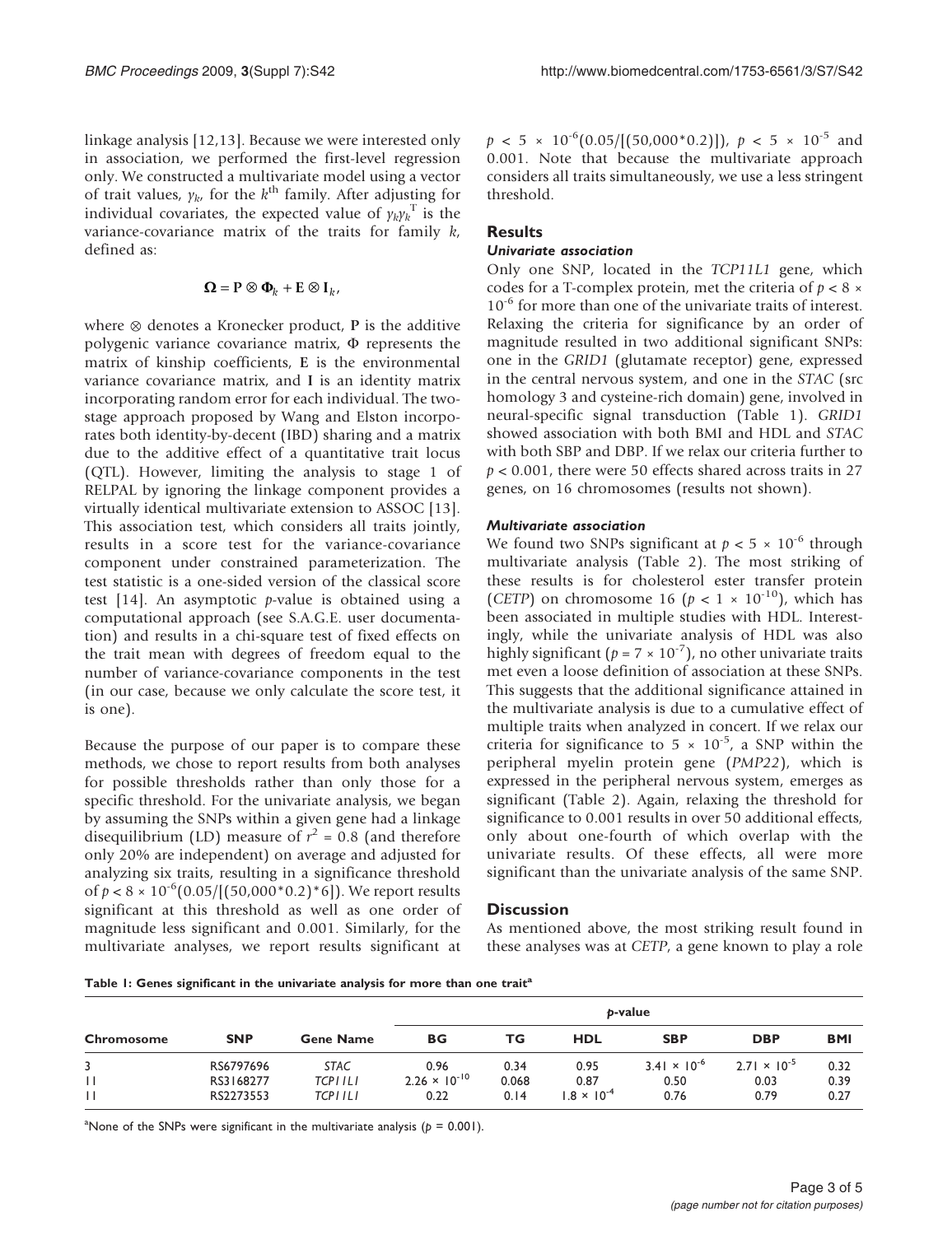| <b>Chromosome</b> | <b>SNP</b> | Gene<br><b>Name</b> | b-value               |                         |                         |                          |                                 |                                 |                          |
|-------------------|------------|---------------------|-----------------------|-------------------------|-------------------------|--------------------------|---------------------------------|---------------------------------|--------------------------|
|                   |            |                     | <b>Mutivariate</b>    | <b>Univariate</b><br>ВG | <b>Univariate</b><br>ТG | Univariate<br><b>HDL</b> | <b>Univariate</b><br><b>SBP</b> | <b>Univariate</b><br><b>DBP</b> | Univariate<br><b>BMI</b> |
| 16                | RS11508026 | <b>CETP</b>         | $1.0 \times 10^{-10}$ | 0.065                   | 0.26                    | $7.6 \times 10^{-7}$     | 0.17                            | 0.91                            | 0.36                     |
| 16                | RS3764261  | <b>CETP</b>         | $1.0 \times 10^{-10}$ | 0.65                    | 0.816                   | $1.34 \times 10^{-6}$    | 0.52                            | 0.656                           | 0.156                    |
| 17                | RS9901139  | PMP <sub>22</sub>   | $1.97 \times 10^{-5}$ | 0.29                    | 0.06                    | 0.276                    | 0.069                           | 0.075                           | 0.0087                   |

<span id="page-3-0"></span>Table 2: SNPs significant in the multivariate analysis and their corresponding univariate results

in maintaining cholesterol homeostasis (and likely arthrosclerosis), but found to have a marked gain in significance when incorporating all components of MetSyn into the analysis. This may be due to pleiotropy but with effects modest enough for other traits that are not detectable in a univariate analysis. It may also be due to the fact that incorporating the other components of MetSyn into the analysis yields a trait that is more reflective of the biological phenomenon affected by this gene than the simple clinical measure HDL. Other results also suggest that while univariate analysis may indeed be effective in isolating genetic effects for complex traits like MetSyn, incorporating other components of such a syndrome can allow a prespecified threshold of significance to be met even if accounting only for the performance of fewer tests. Other examples of possible pleiotropy are shown in our analysis, but are not as compelling, both because the gain in significance is not as striking and the genes themselves are not such striking candidates. One such example is LOC65358, a locus of unknown function with a multivariate p-value of 0.0004 and univariate p-values for BG and DBP of 0.002 and 0.01, respectively. We do note, however, one instance in which the univariate result was more significant than the multivariate: C9orf93. This is an open reading frame on chromosome 9 and the univariate analysis of SBP and DBP in this region yielded  $p$ -values of 0.0001 and 0.00001, respectively, but the multivariate analysis yielded a p-value of 0.009. Certainly, after considering the increased number of univariate tests done, the difference in the level of significance is not marked. However, this does illustrate one case in which a gene may not be pleiotropic across the components of MetSyn or offer a more biologically relevant trait.

# Conclusion

The purpose of this study was to illustrate, in the context of family-based association analysis, the benefit of simultaneously considering the highly correlated traits that comprise MetSyn. We demonstrate that for multiple genes, one of which is known to be associated with cholesterol homeostasis, significance can be greatly increased when the other components of MetSyn are simultaneously considered. In this we find the benefits of multivariate analysis, because it can serve as a mechanism by which to control for multiple comparisons, better define a trait of interest, and aid in the detection of pleiotropic effects.

# List of abbreviations used

BG: Blood glucose; BMI: Body mass index; CETP: Cholesterol ester transfer protein; DBP: Diastolic blood pressure; FHS: Framingham Heart Study; HDL: Highdensity lipoprotein; IBD: Identity by decent; LD: Linkage disequilibrium; MetSyn: Metabolic syndrome; QTL: Quantitative trait locus; SBP: Systolic blood pressure; SNPs: Single-nucleotide polymorphisms; TG: Triglycerides; WHO: World Health Organization.

#### Competing interests

The authors declare that they have no competing interests.

#### Authors' contributions

ARB and RJG performed the multivariate analyses and drafted the manuscript. EKL helped draft the manuscript. DJB and YES prepared the data for S.A.G.E. analysis and developed the programming scheme. LSP performed the univariate analyses. CLG-M conceived of and designed the study and helped draft the manuscript. All authors read and approved the final manuscript.

#### Acknowledgements

The Genetic Analysis Workshops are supported by NIH grant R01 GM031575 from the National Institute of General Medical Sciences. This work is supported by the National Center for Research Resources (NCRR) Human Genetic Analysis Resource (RR03655) (YES, DJB, CLG-M), National Heart Lung and Blood Institute (NHLBI) grant HL07567 (ARB, RJG), National Cancer Institute grant R25 CA094186 (LSP), and NIH CTSA RR024990 (EKL). Some of the results of this paper were obtained by using the program package S.A.G.E., which is supported by a U.S. Public Health Service Resource Grant (RR03655) from the NCRR. We also thank the participants of GAW16 Group 6 for their helpful comments and suggestions.

This article has been published as part of BMC Proceedings Volume 3 Supplement 7, 2009: Genetic Analysis Workshop 16. The full contents of the supplement are available online at [http://www.biomedcentral.com/](http://www.biomedcentral.com/1753-6561/3?issue=S7) [1753-6561/3?issue=S7](http://www.biomedcentral.com/1753-6561/3?issue=S7).

#### References

1. Day C: [Metabolic syndrome, or what you will: definitions and](http://www.ncbi.nlm.nih.gov/pubmed/17469041?dopt=Abstract) [epidemiology.](http://www.ncbi.nlm.nih.gov/pubmed/17469041?dopt=Abstract) Diab Vasc Dis Res 2007, 4:32–38.